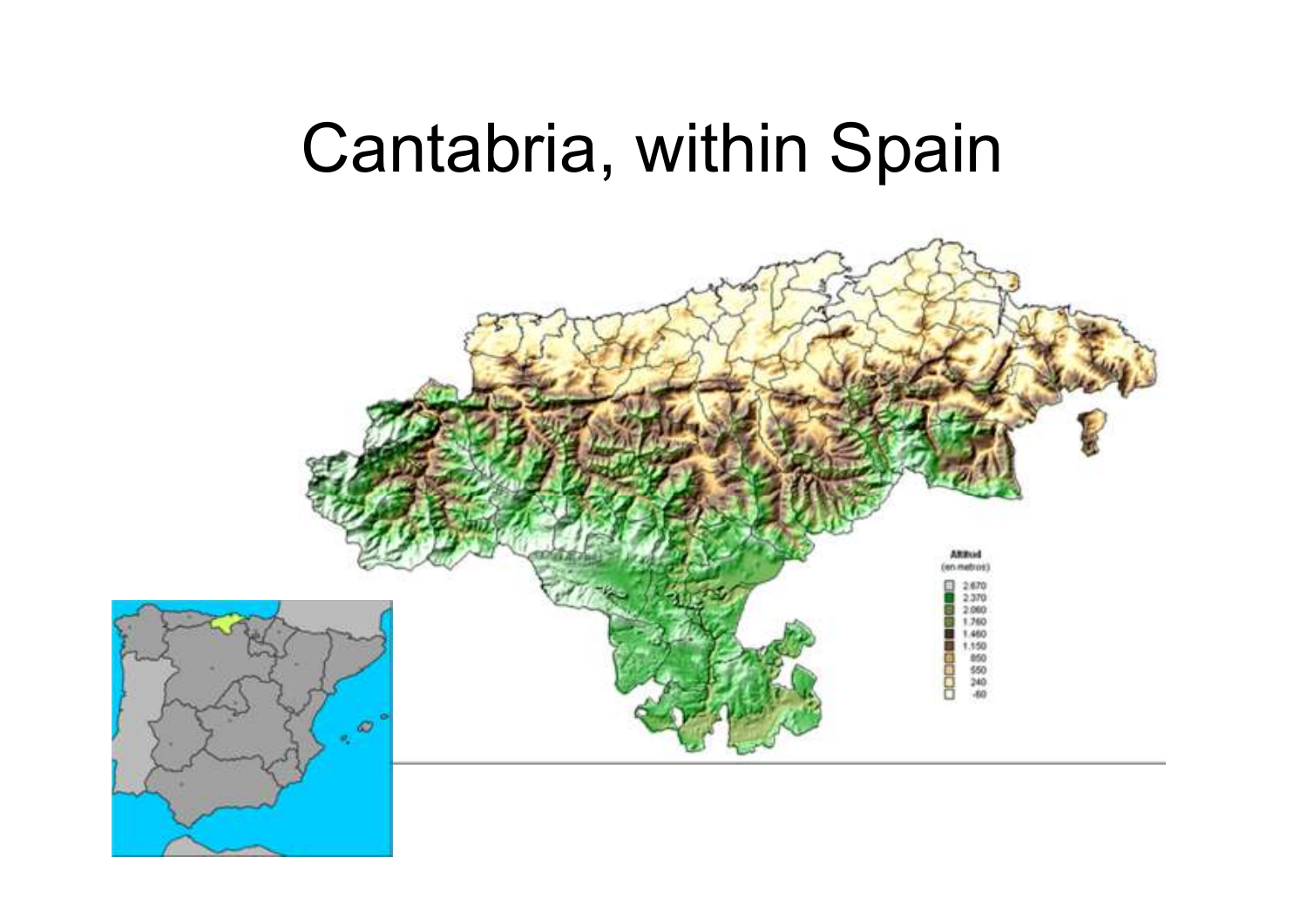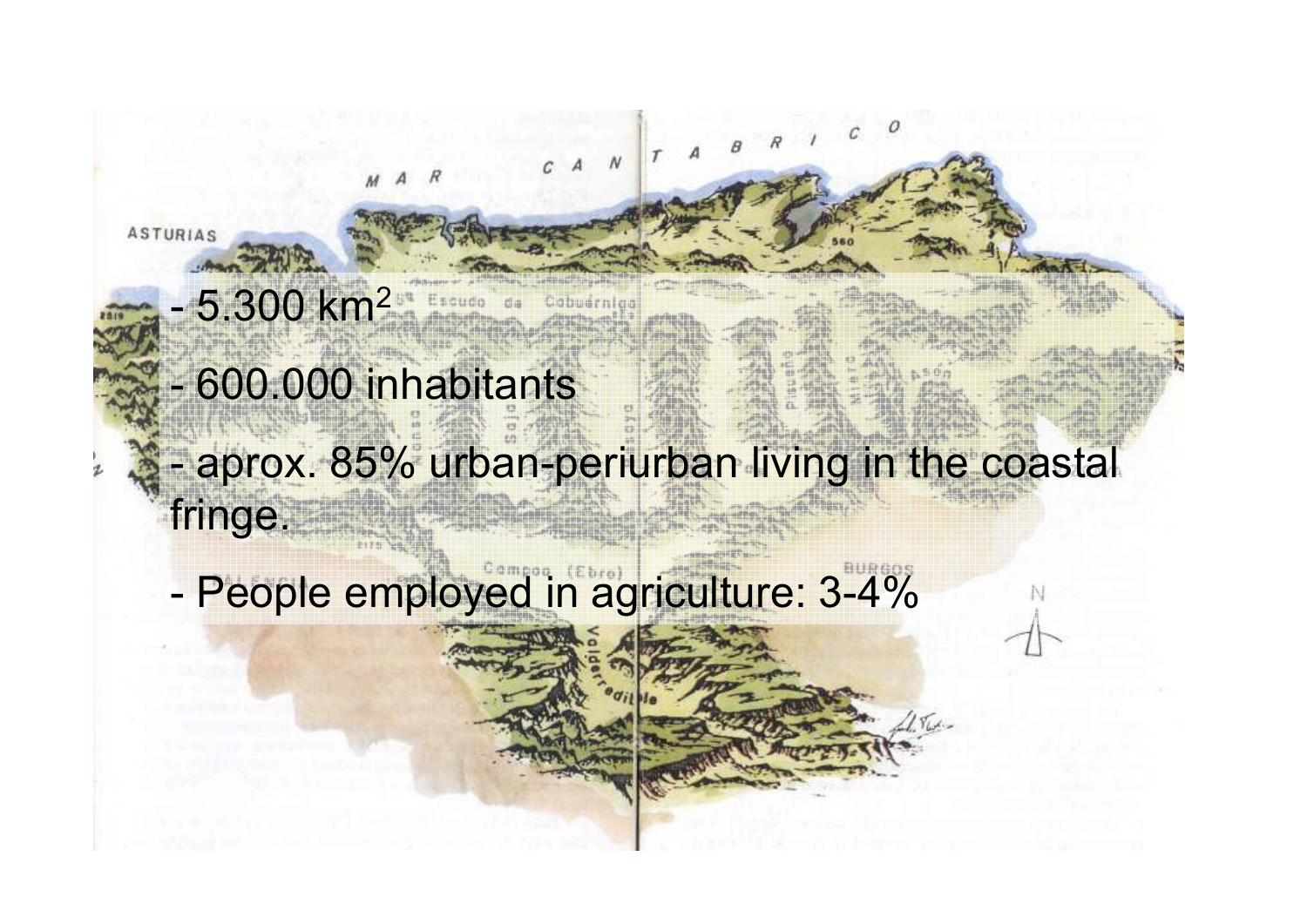## PAISAJES CULTURALES CAMBIANDO. MOSAICO MONTE-PASTO. INVERNALES CON PRADOS QUE YA NO SE SIEGAN

Arria (Lamasón)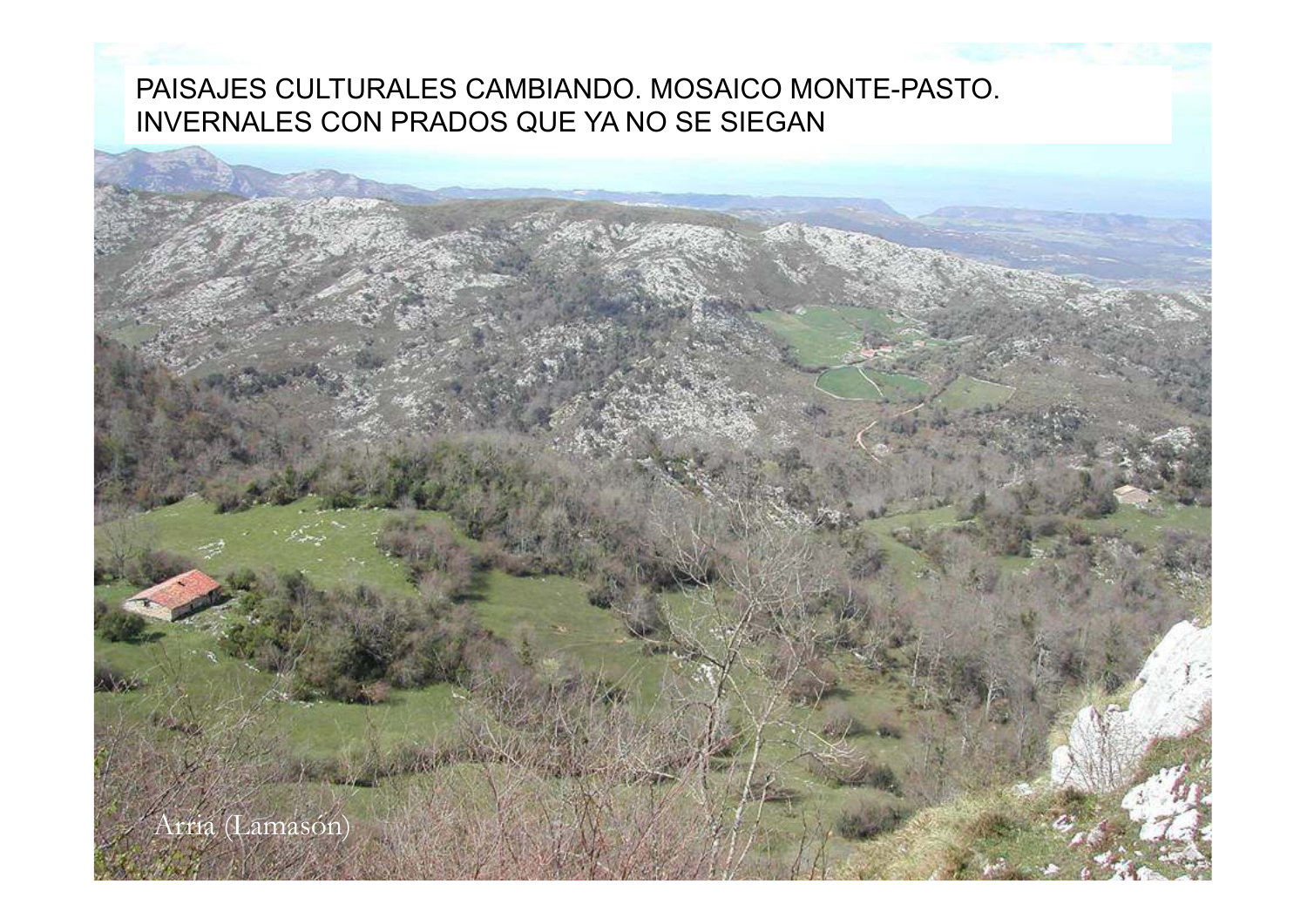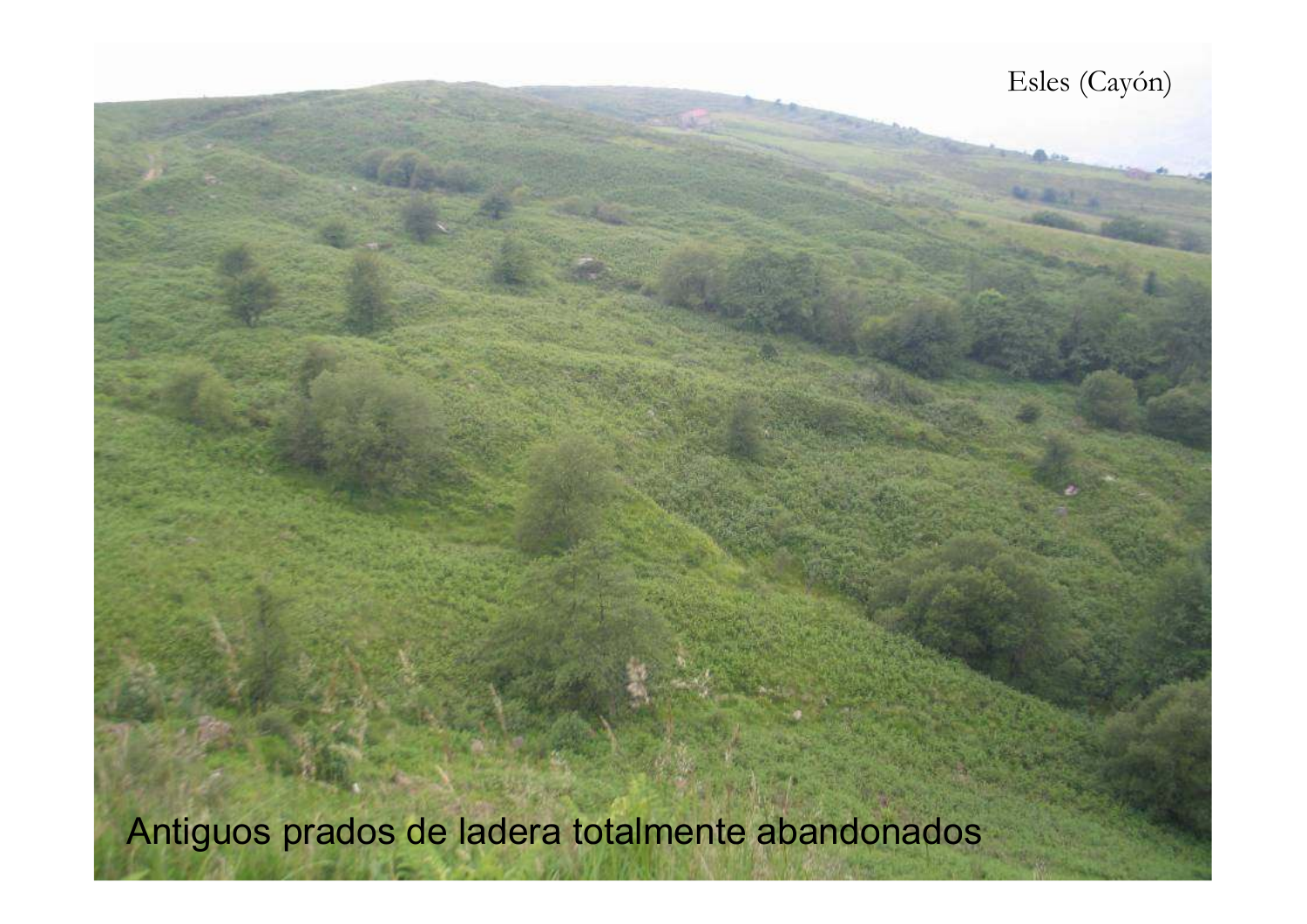# **Matorralización en Sejos**

## **Zonas más alejadas y pendientes: descenso en la presión de pastoreo**

## **Zonas más próximas y tendidas: sobrepastoreo**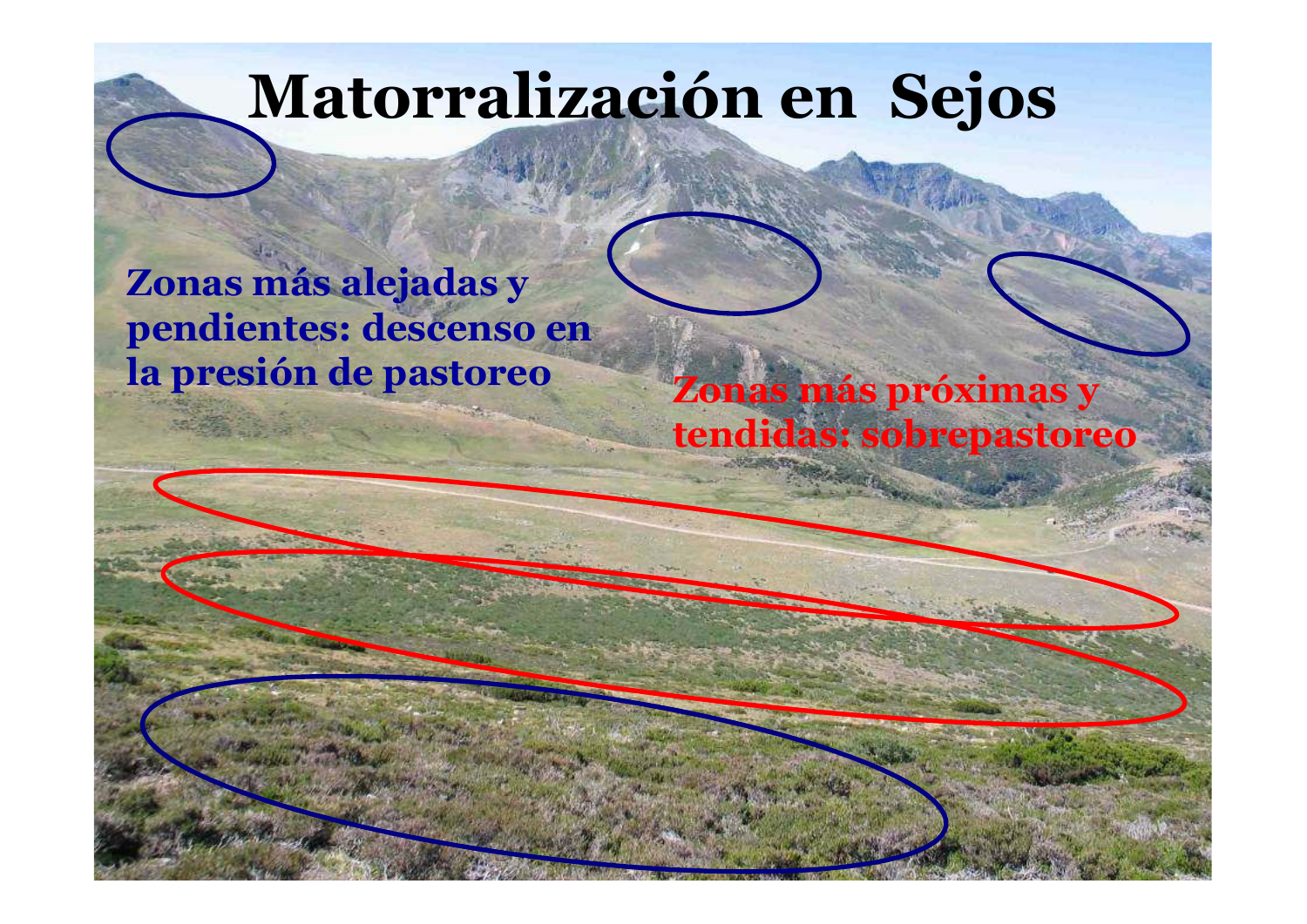## **Matorrales: Brezales-Escajales**





## **Pastoreo exclusivo en este tipo de vegetación**

|                 |                 |                 | Variación de peso |         |
|-----------------|-----------------|-----------------|-------------------|---------|
| Tipo de ganado  | Carga ganadera  | <b>Duración</b> | g/d/animal        | kg/ha   |
| Vacas sin cria  | $0,25$ vacas/ha | prim $(3m)$     | $-400$            | $-9,00$ |
| Yeguas sin cría | 0,25 yeguas/ha  | prim $(3m)$     | 100               | 2,25    |
| Ovejas sin cría | 1,75 ovejas/ha  | prim-ver (5m)   | $\overline{0}$    |         |
| Cabras sin cría | 1,75 cabras/ha  | prim-ver (5m)   | 20                | 5,25    |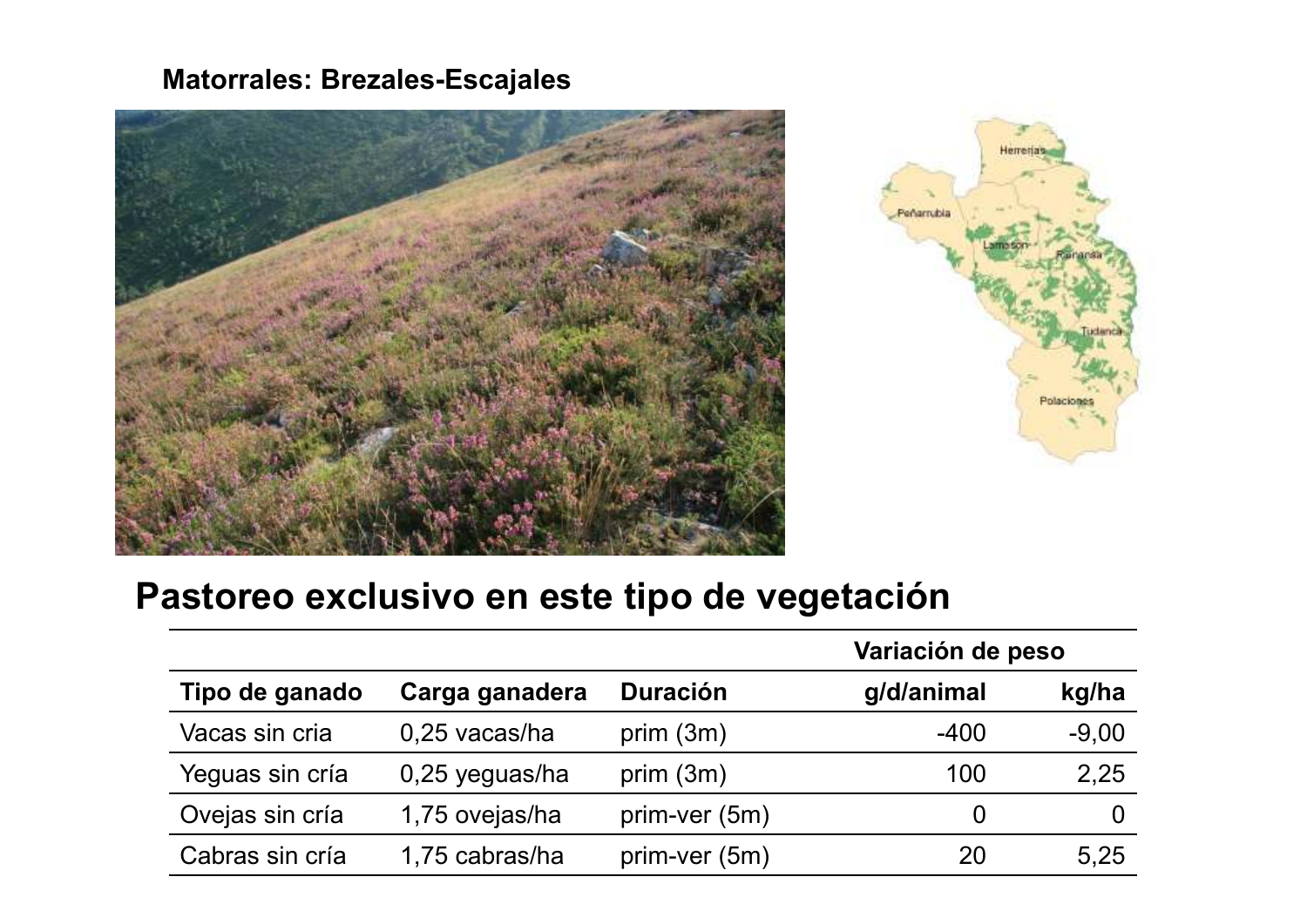## **DIRECT PAYMENTS FOR LAND UNDER PASTURES IN CANTABRIA IN 2012**

 Total Nº of applicants: 5569 Total area declared: 209 952 hasArea of Cantabria: 535 619 has

|                                | Area declared has (% region) | $No$ applicants |
|--------------------------------|------------------------------|-----------------|
|                                |                              |                 |
| Private land in Cantabria      | 80 369 (15%)                 | 5 0 4 7         |
| Private land outside Cantabria | 5 7 1 6                      | 276             |
| <b>Commons in Cantabria</b>    | 110 617 (21%)                | 3014            |
| Commons outside Cantabria      | 6 3 1 5                      | 338             |
| <b>Totals</b>                  | 209 952                      | 5 5 6 9         |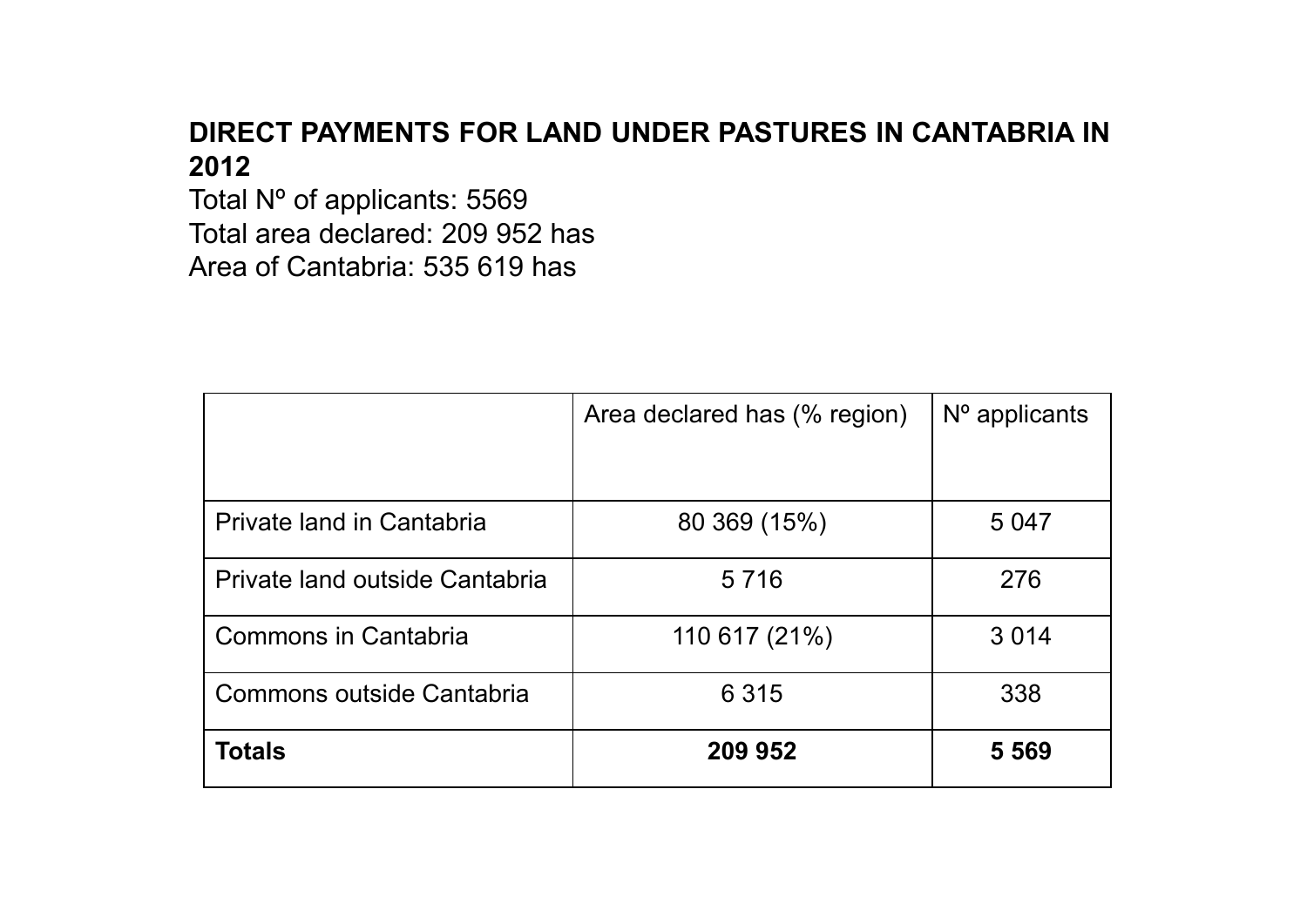

#### **Area of private pasture in Cantabria for direct payment, 2012**

#### **Area of commons in Cantabria for individual applicants to DP, 2012**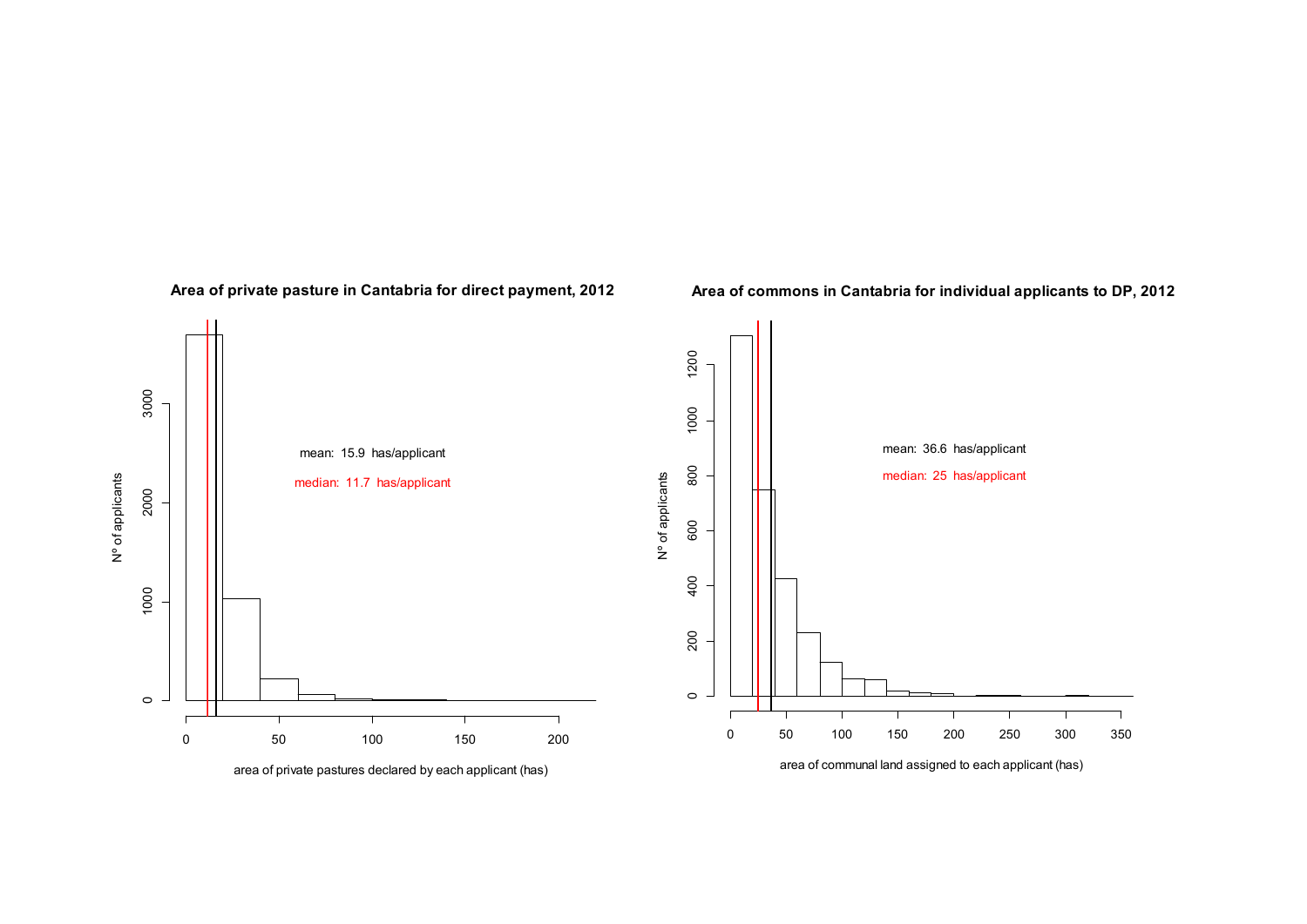### **RECENT HISTORY OF PERMANENT GRASSLANDS FOR DP IN CANTABRIA (THE CASE OF THE COMMUNAL LAND)**

Campaign 2012. The EU Commission urges Spain to apply a Coefficient of Liability of Pastures (CAP) to all the parcels of SIGPAC (Spanish LPIS).

FEGA (Spanish Organism in charge of SIGPAC and Direct Payments) creates a methodology based of remote sensing, forest cartography and terrain models to detect and withdraw unproductive, areas with high slope and dense forests, in order to calculate a CAP in every parcel of SIGPAC (automatic CAP).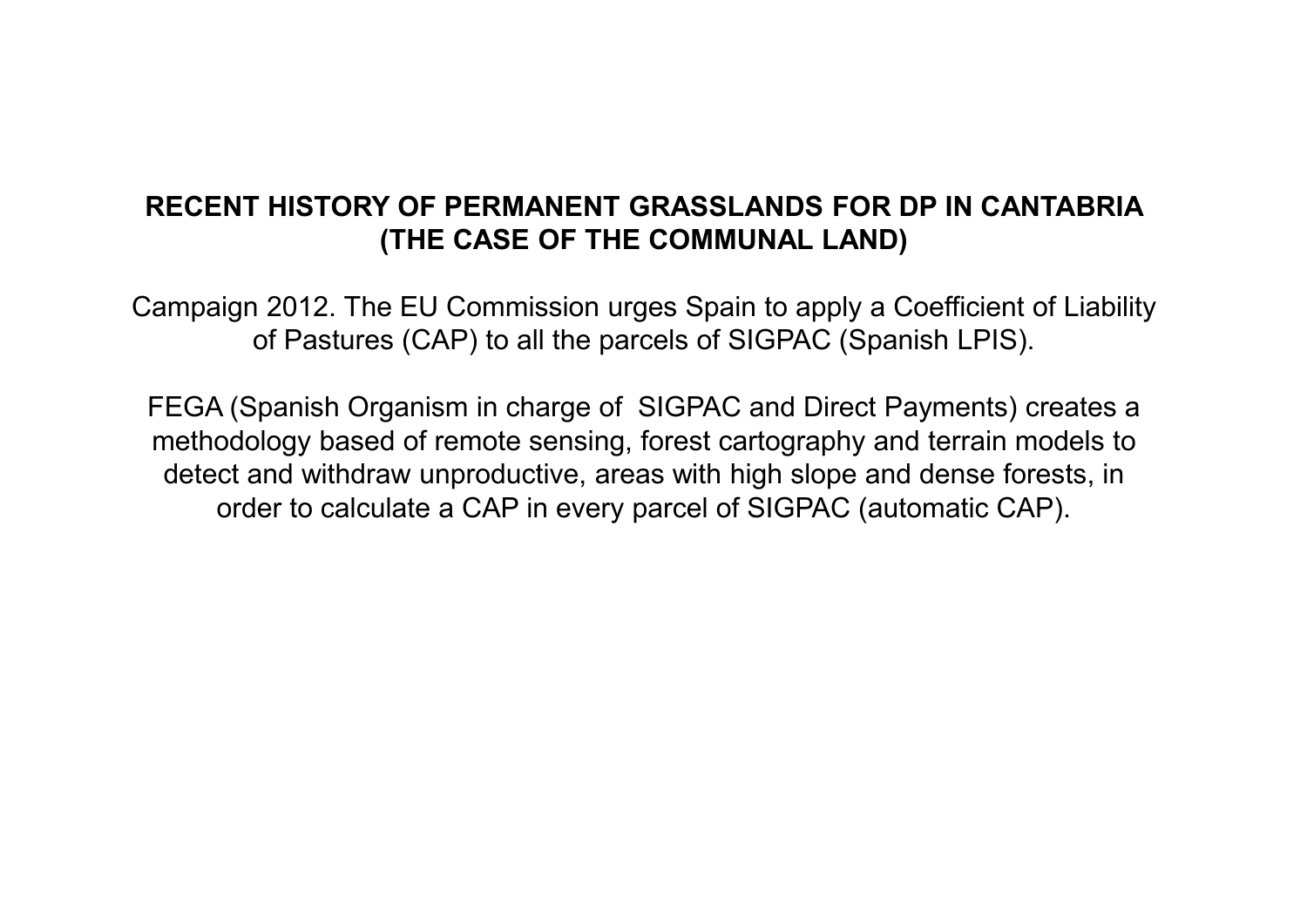## **Note: SIGPAC LAND CLASSES**

SIGPAC land use classes allowed to be considered as pasture: PS, PR, PA

- PS: herbaceous grassland predominant

- PR: shrub predominant

- PA: woodland pasture<br>e slace "FO" (fareate)

Land use class "FO" (forests) has recently been fixed at national level as with CAP=0, and FEGA is increasingly changing the use of SIGPAC class PA to FO. There is also a pressure from Europe to apply the 50 trees/ha concept.

Land use "TA" (arable land) is not considered as pasture, but it could be so if it is technically defended by the autonomous regions (e.g. maize-forage crop annual rotations)

Each region in Spain has the options of adopting the CAP proposed by FEGA, or create its own CAP if it thinks the CAP from FEGA is not appropriate for its conditions (i.e. manual CAP).Cantabria opts for creating its own CAP, at least for its communal land.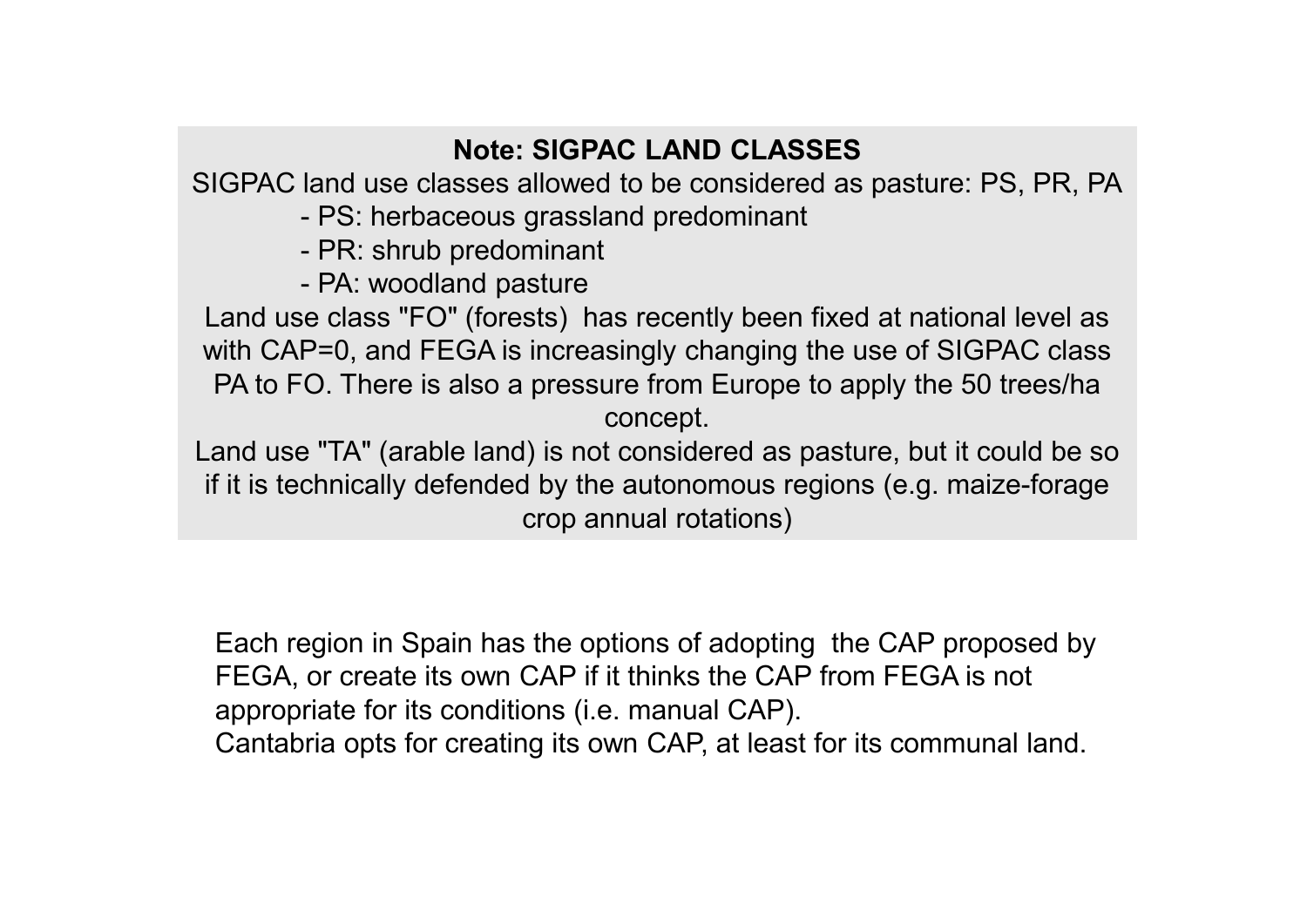Grazing communal land in Cantabria is exclusively made of permanent grasslands (no arable land). The variety of grassland vegetation types is high, ranging from herbaceous productive and nutritive grasslands, through different types of shrubs and scrubs, to woodland vegetation. Mixtures of the different vegetation types at different scale grains make the more typical landscapes.

The percentage of the vegetation in three main groups in the communal parcels declared for direct payments in 2012 (155 803 has) is:

| -Woods: 15.31% |        |  |  |  |
|----------------|--------|--|--|--|
| -Shrub:        | 55.24% |  |  |  |
| - Herbaceous:  | 25.13% |  |  |  |
| -Improductive: | 4.34%  |  |  |  |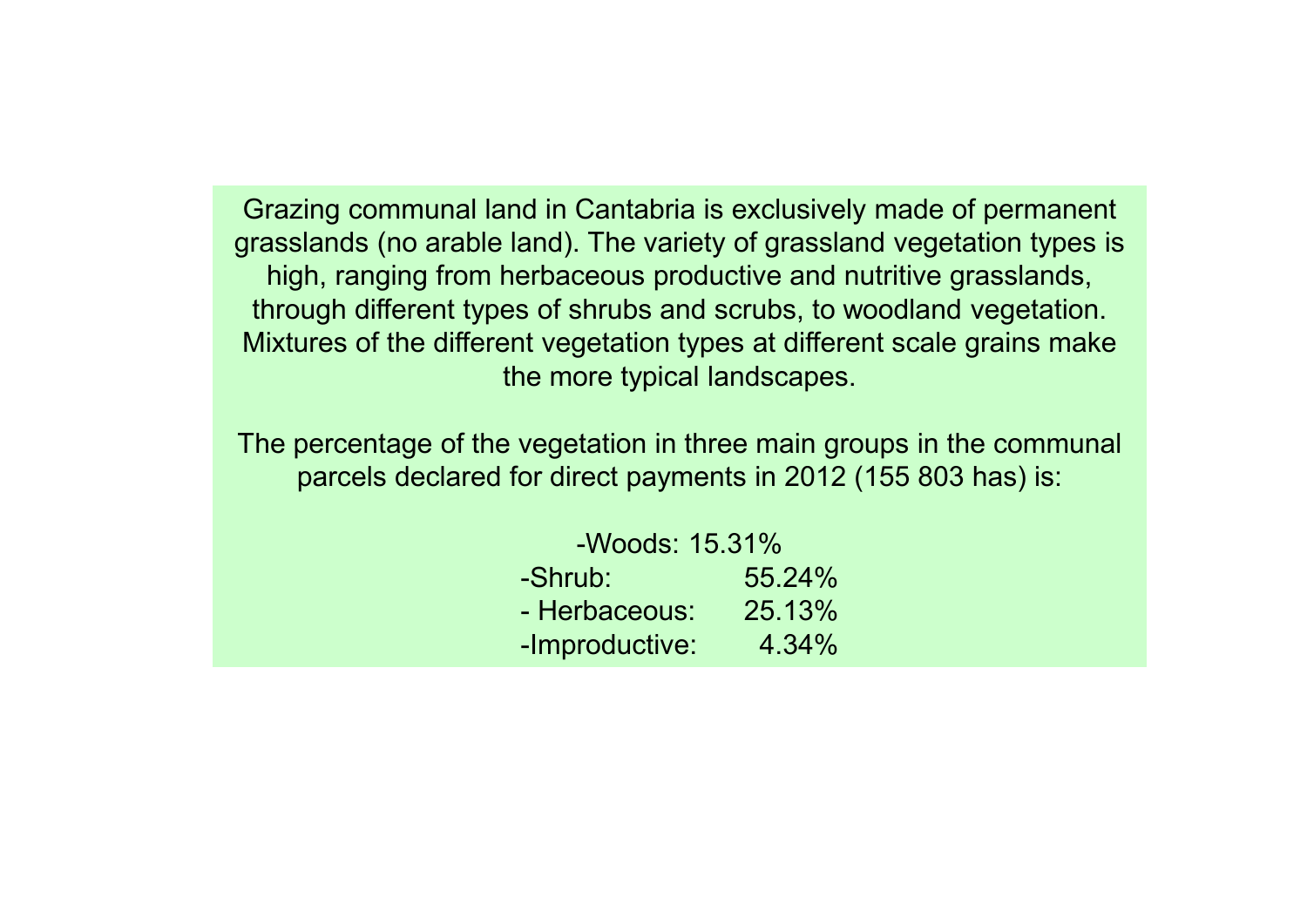## **Methodology applied in Cantabria for the calculation of CAP in communal land**

1. Cartography of the vegetation using remote sensing and statistical classification techniques.



Se utiliza un clasificador automático de tipo supervisado, concretamente, el método Maximum-Entropy (MaxEnt).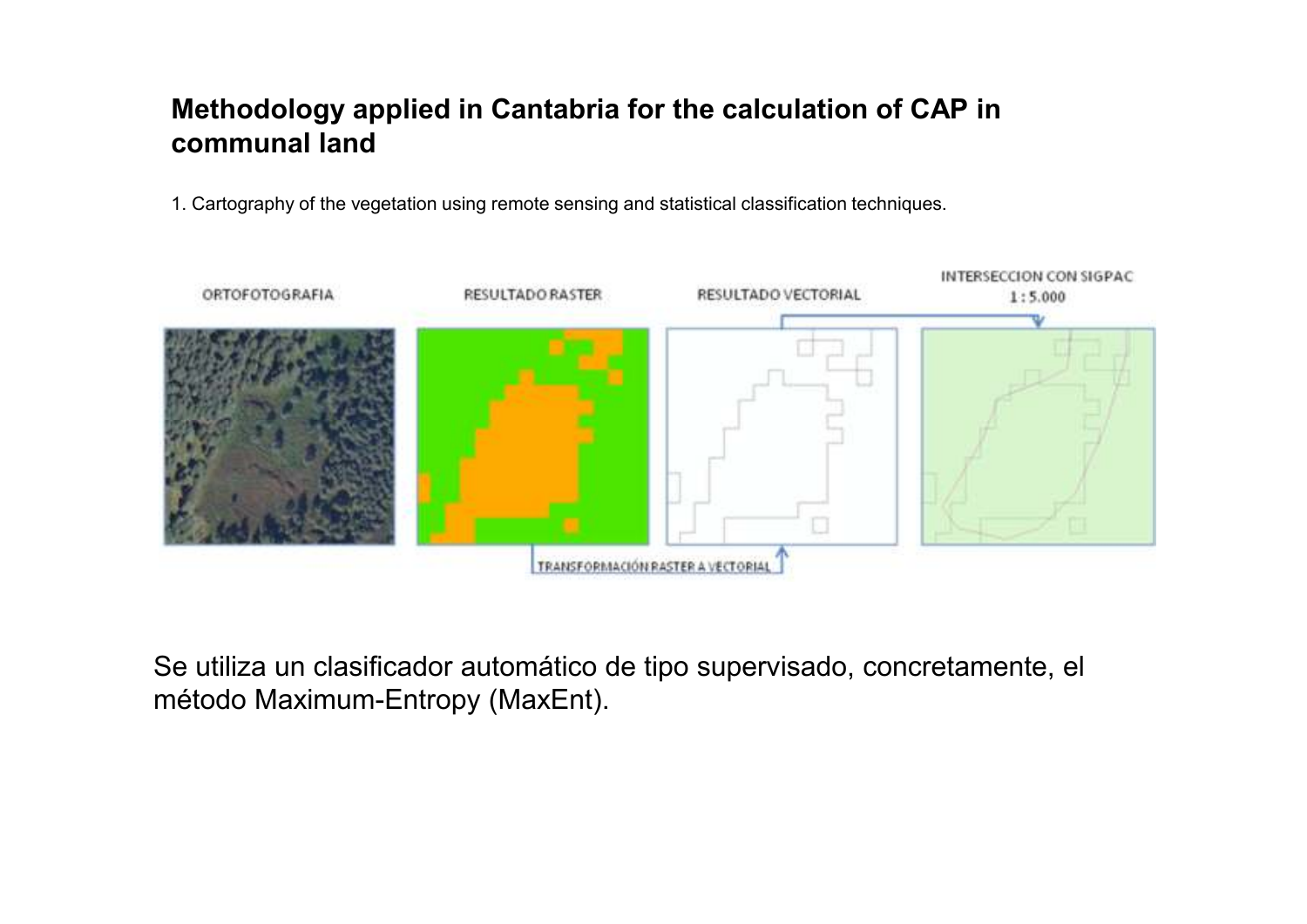## **MODELO DE CLASIFICACIÓN DE VEGETACIÓN POR TELEDETECCIÓN**